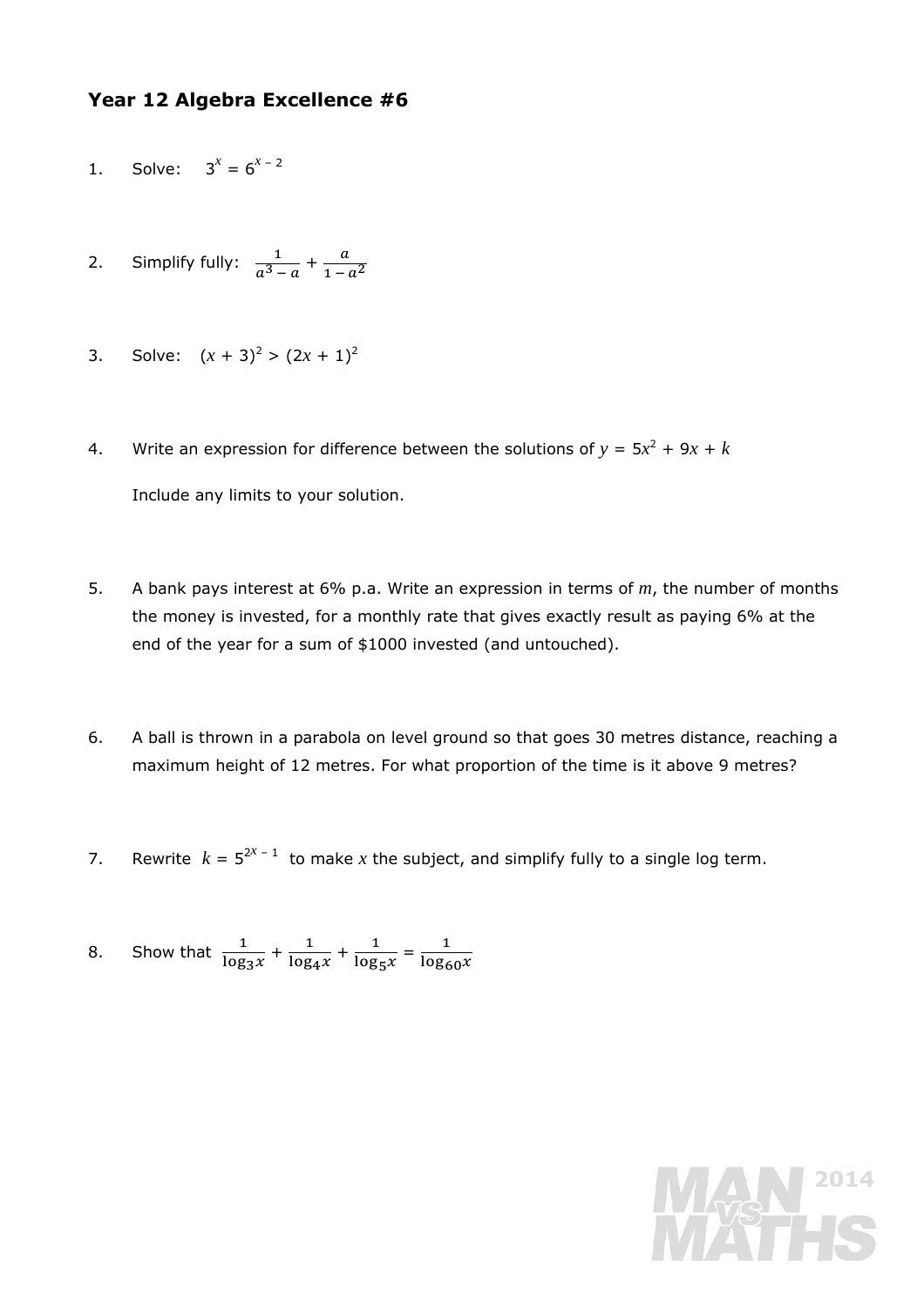## **Answers: Year 12 Algebra Excellence #6**

1. Solve 
$$
3^x = 6^{x-2}
$$
  
\n $\Rightarrow 3^2 \times 3^{x-2} = 2^{x-2} \times 3^{x-2}$  or  $log(3^x) = log(6^{x-2})$   
\nNote  $6^{x-2} = 2^{x-2} \times 3^{x-2}$  as each 6 is 3 x 2  
\n $\Rightarrow 3^2 \times 3^{x-2} = 2^{x-2} \times 3^{x-2}$   
\n $\Rightarrow log 9 = (x - 2) log 2$   
\n $\Rightarrow log 9 = (x - 2) log 2$   
\n $\Rightarrow x = log 9 \div log 2 + 2$   
\nAnswer  $x = 5.17$   
\n2. Use 6.  
\n2. Use 7.  
\n2. Use 10.  
\n3. Use 10.  
\n3. Use 10.  
\n3. Use 2.  
\n4. Use 3.  
\n4. Use 3.  
\n5. Use 4.  
\n5. Use 4.  
\n6. Solve 3.  
\n6. Solve 4.  
\n6. Solve 5.  
\n(a) 3.  
\n(b) 4.  
\n(a) 3.  
\n(b) 4.  
\n(a) 3.  
\n(b) 4.  
\n(a) 3.  
\n(b) 4.  
\n(b) 4.  
\n(c) 4.  
\n(d) 3.  
\n(e) 4.  
\n(f) 4.  
\n2. Use 6.  
\n2. Use 6.  
\n3. Use 10.  
\n4. Use 10.  
\n5. Use 10.  
\n6. Solve 2.  
\n6. Solve 3.  
\n(a) 6.  
\n(b) 10.  
\n(a) 10.  
\n(b) 2.  
\n(a) 6.  
\n(b) 3 - log 6  
\n(c) 10.  
\n4. Use 10.  
\n(a) 10.  
\n(b) 2.  
\n(c) 4.  
\n(d) 3 - log 6  
\n(e) 4.  
\n(f) 4.  
\n2. Use 10.  
\n3. Use 2.  
\n4. Use 3.  
\n(b) 4.  
\n(c) 4.  
\n(d) 3.  
\n(e) 4.  
\n(f) 4.  
\n2. Use 4.  
\n3. Use 4.  
\n4. Use 6.  
\n4. Use 10.<

2. Simplify fully:  $\frac{1}{a^3-a} + \frac{a}{1-a^2}$ 

$$
= \frac{1}{a^3 - a} + \frac{a^2}{a - a^3} = \frac{1}{a^3 - a} - \frac{a^2}{a^3 - a} = \frac{1 - a^2}{a - a^3} = \frac{-1(a^2 - 1)}{a(a^2 - 1)}
$$

$$
= \frac{-1}{a}
$$

3. Solve: 
$$
(x + 3)^2 > (2x + 1)^2
$$

\n⇒  $x^2 + 6x + 9 > 4x^2 + 4x + 1$ 

\n⇒  $(3x + 4)(x - 2) < 0$ 

\nwhich happens when only one bracket is negative

\nAnswer:  $\frac{-4}{3} > x > 2$ 

4. Write an expression for difference between the solutions of  $y = 5x^2 + 9x + k$ 

General solutions to a quadratic are via the quadratic formula

$$
x = \frac{-b \pm \sqrt{b^2 - 4ac}}{2a} = \frac{-9 \pm \sqrt{9^2 - 4 \times 5 \times k}}{2 \times 5}
$$

The difference between the solutions is  $+$  solution minus the  $-$  solution

$$
\Delta x = \frac{-9 + \sqrt{9^2 - 4 \times 5 \times k}}{2 \times 5} - \frac{-9 - \sqrt{9^2 - 4 \times 5 \times k}}{2 \times 5} = \frac{2\sqrt{81 - 20k}}{10}
$$

$$
\Delta x = 0.2\sqrt{81-20k}
$$

But if  $81 - 20k < 0$ , then there are no solutions to have a difference of:

**true only for**  $k \leq 4.05$